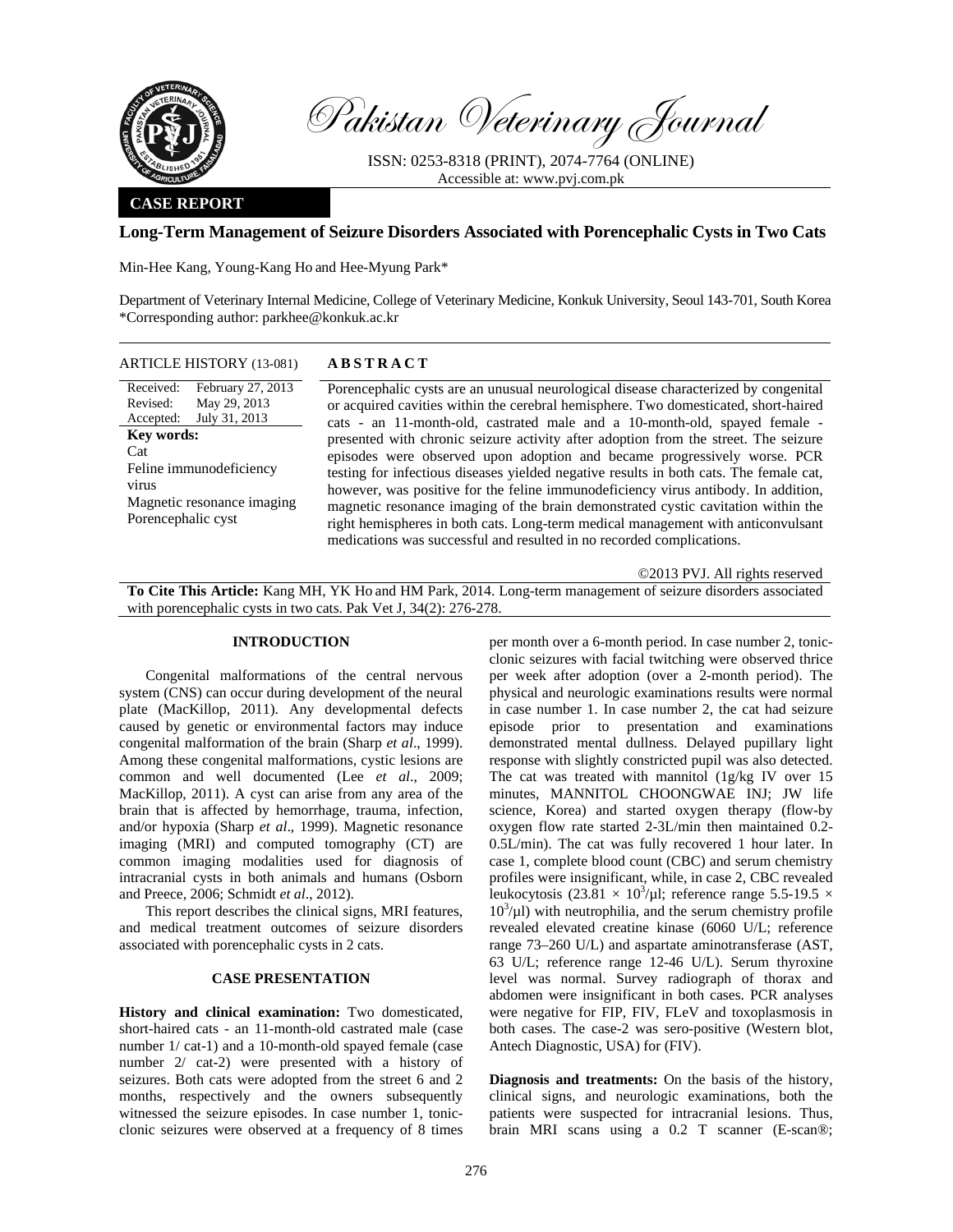

**Fig. 1:** Transverse T1-weighed (A and B) and T2-weighed (D and E), dorsal T2-weighed (C) and sagittal T2-weighed (F) MR images of case 1. A small cyst-like lesion at the right parietal lobe (arrow) and ipsilateral ventricular enlargement (arrowhead) were noted on both T1- and T2-weighed images at the level of the thalamus (B and E). The wedge-shaped cyst communicated with the lateral ventricle.



**Fig. 2:** Transverse T1-weighed (A and B) and T2-weighed (D), dorsal T1-weighed (C) and sagittal T2-weighed (F) MR images of case 2. A large cystlike lesion in the right parieto-occipital lobes was observed on both T1-weighed images (WI) and T2-WI. The pons was intact and the wedge-shaped cyst communicating with the lateral ventricle (arrow) was noted on T1-weighted (B) and FLAIR (E) images.

ESAOTE, Genova, Italy) with sequence T1, T2, FLAIR and T1 post contrast, were performed in both cats. In cat-1 (case number 1), a small wedge-shaped cavitation within the right parietal lobe with communication to the lateral ventricle was revealed (Fig 1A-F). A thin rim of cerebral cortex was found to overlie the cavity and ventricular size was noted to be asymmetrical (Fig 1B and E). In cat-2, extensive cystic lesions of the right forebrain with communication to the lateral ventricle were noted and these lesions were surrounded by residual brain tissue (Fig 2A-F). There was also a small wedge-shaped cavity with extension to the surface of the hemisphere (Fig 2 B and E). Fluid filled, cyst-like lesions in both cats were hypointense on T1- and hyperintense on T2- weighted images. These lesions did not enhance on T1- weighted images after intravenous administration of gadolinium (0.1 mmol/kg iv, Omniscan®; Amersham Health, USA) and complete fluid signal suppression on FLAIR images. Findings on MRI images revealed cerebral spinal fluid (CSF) like cystic spaces within brain parenchyma. The results of CSF analysis were normal.

Based on imaging findings, a diagnosis of seizure disorder associated with porencephalic cysts was reached for both cats. Treatment was initiated with a phenobarbital (2.5 mg/kg PO twice daily, Tab. Phenobarbital, Hana Pharm, Korea) in case-1. A combination of furosemide (0.7 mg/kg p.o daily, Laxis®; Handok, Korea, for 7 days) and phenobarbital (2.5 mg/kg p.o. twice daily, PHENOBARBITAL TAB; Hana Pharm, Korea) was prescribed to cat-2. For the first week after the medication, no seizure episode was noted and phenobarbital was maintained in both cats. Post-treatment, clinical signs gradually improved in each case. In case 2, seizure activity ceased completely. However, in case 1,